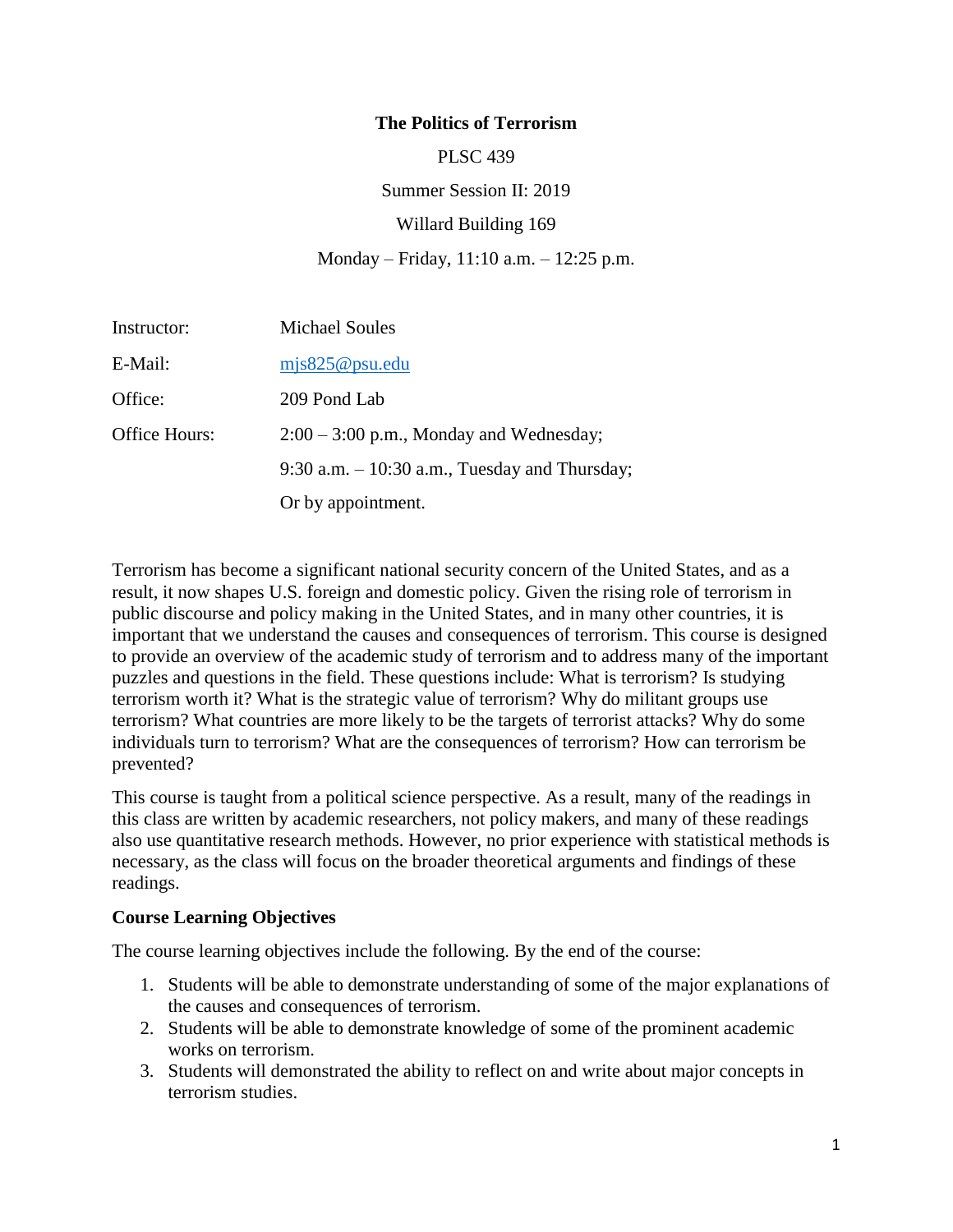4. Students will be able to demonstrate the ability to apply theories of terrorism to real life militant groups, countries, and policy making scenarios.

## **Course Requirements**

All assignments are take-home and will be submitted through the assignments tab on Canvas. Students' grades in the course are determined in the following manner:

- 1. Take-Home Reading Quizzes 25% (5 Quizzes Valued at 5% Each)
- 2. Take-Home Exam 1 Analysis of a Terrorist Group 25%
- 3. Take-Home Exam 2 Analysis of Terrorism in a Country 25%
- 4. Take-Home Exam 3 Policy Recommendations 25%

*Take-Home Reading Quizzes.* 5 take-home reading quizzes will be give throughout the semester. Each quiz covers a different reading. All questions will be short-answer. The instructor will post these quizzes on Canvas. These are all due at 11:59 p.m. on their respective due dates.

**Take-Home Exam 1.** The first take-home exam asks students to write about how well theories of terrorist groups apply to a specific group. Students will select one militant group from a list provided by the instructor. The first part of the paper will give a brief background on the group (e.g., where and when it formed, its ideology, its goals, etc.). The second part of the paper will apply group-level theories learned in class to the group chosen by the student in order to determine how well these theories explain the behavior and experiences of the group. Students should apply at least two of the lessons in the exam, but they do not need to apply all of them. This assignment should be  $3 - 5$  pages in length, double-spaced, one inch margins on all sides, with a legible font. A bibliography should be included at the end.

*Take-Home Exam 2.* The second take-home exam asks students to write about how well country-level theories of terrorism apply to a specific country. Students will select one country from a list provided by the instructor. This paper will briefly examine characteristics of a country that are often associated with the prevalence of terrorism (e.g., regime type, economic development, gender equality, etc.). The paper will then examine if terrorism is as prevalent in the country as the academic literature would predict, given the actual characteristics of the country. Students should apply at least two of the lessons in the exam, but they do not need to apply all of them. This assignment should be  $3 - 5$  pages in length, double-spaced, one inch margins on all sides, with a legible font. A bibliography should be included at the end.

*Take-Home Exam 3.* The third take-home exam asks students to write about what policy recommendations they would make if they were a national security adviser. The first part of this paper will give recommendations on how to prevent terrorism before it ever occurs. The second part of this paper will give recommendations to combat ongoing problems of terrorism. This assignment should be  $3 - 5$  pages in length, double-spaced, one inch margins on all sides, with a legible font. A bibliography should be included at the end.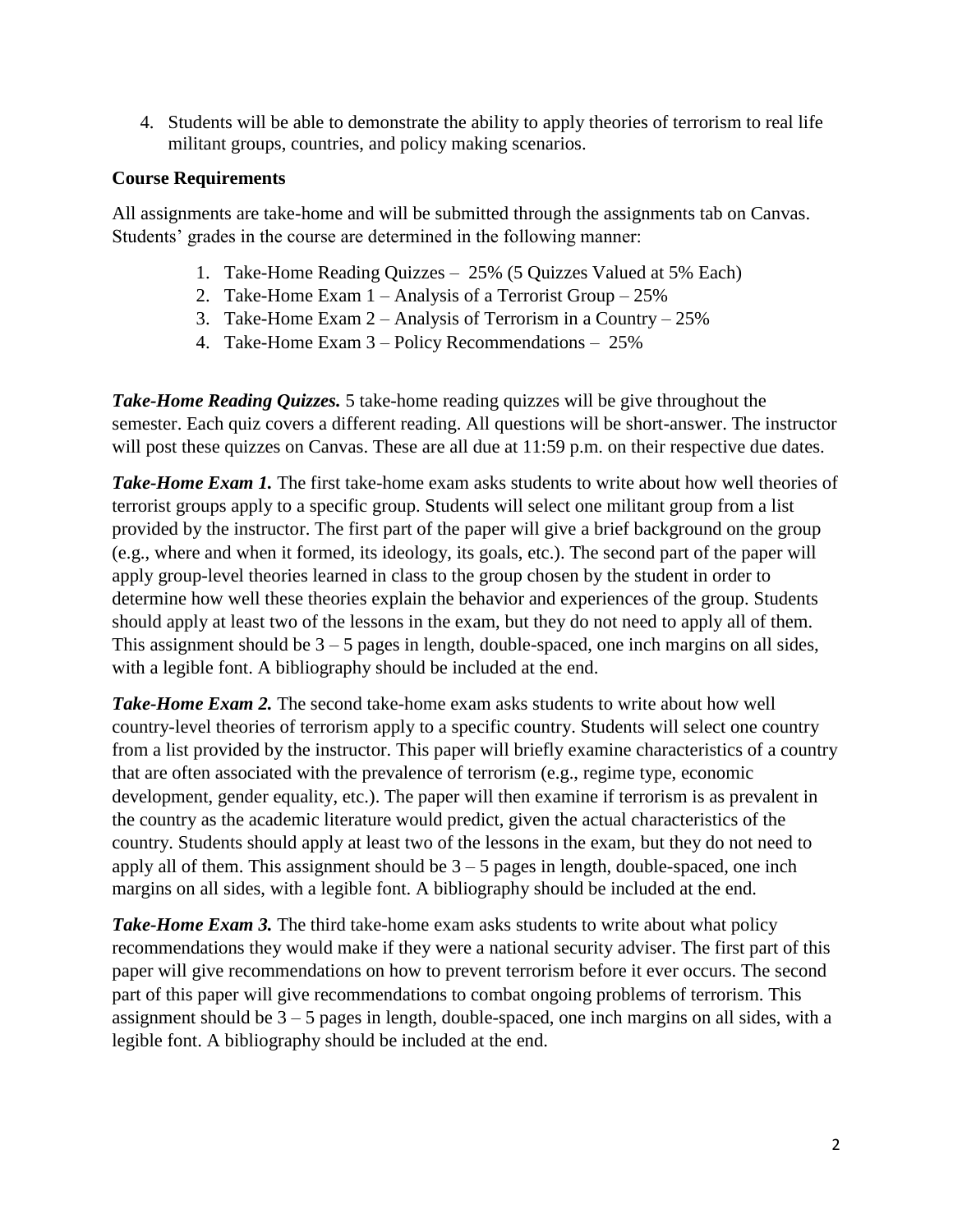**Note:** There is no extra credit in the class. I calculate your course grade using only the requirements listed above.

### **Important Dates:**

Reading Quizzes: Various Dates, See Class Schedule Below.

Exam 1: 07/22 @ 11:59 p.m.

Exam 2: 07/30 @ 11:59 p.m.

Exam 3: 08/09 @ 11:59 p.m.

**Grading Scale:** Course grades are calculated using the following grade scale:

 $A = 94$  to 100  $A = 90$  to 93  $B = 87$  to 89  $B = 83$  to 86  $B = 80$  to 82  $C+= 77$  to 79  $C = 70$  to 76  $D = 60$  to 69  $F = 59$  and below

Please note that The Penn State grading scale does not allow the option of awarding grades of C-, D+, or D- grades.

**Late Policy:** All assigned course materials will be penalized by one grade-point average for every working day (defined as a day on which Penn State holds classes) that they are not turned in. This means that the work is an automatic F if it is five or more days late. Extensions are obtainable only for personal illness or family emergency, and then only if you have proper documentation.

**Incomplete Policy:** No student will be given a grade of "I" (Incomplete) unless they fit the following criteria: (1) the request is being made due to a serious medical or personal emergency that will prevent you from finishing the class; (2) the emergency is properly document; and (3) the student is passing the class prior to the request. The request should be submitted as soon as the emergency arises. Note that poor performance in the class or fear that you will receive an F is not a sufficient reason to ask for an incomplete.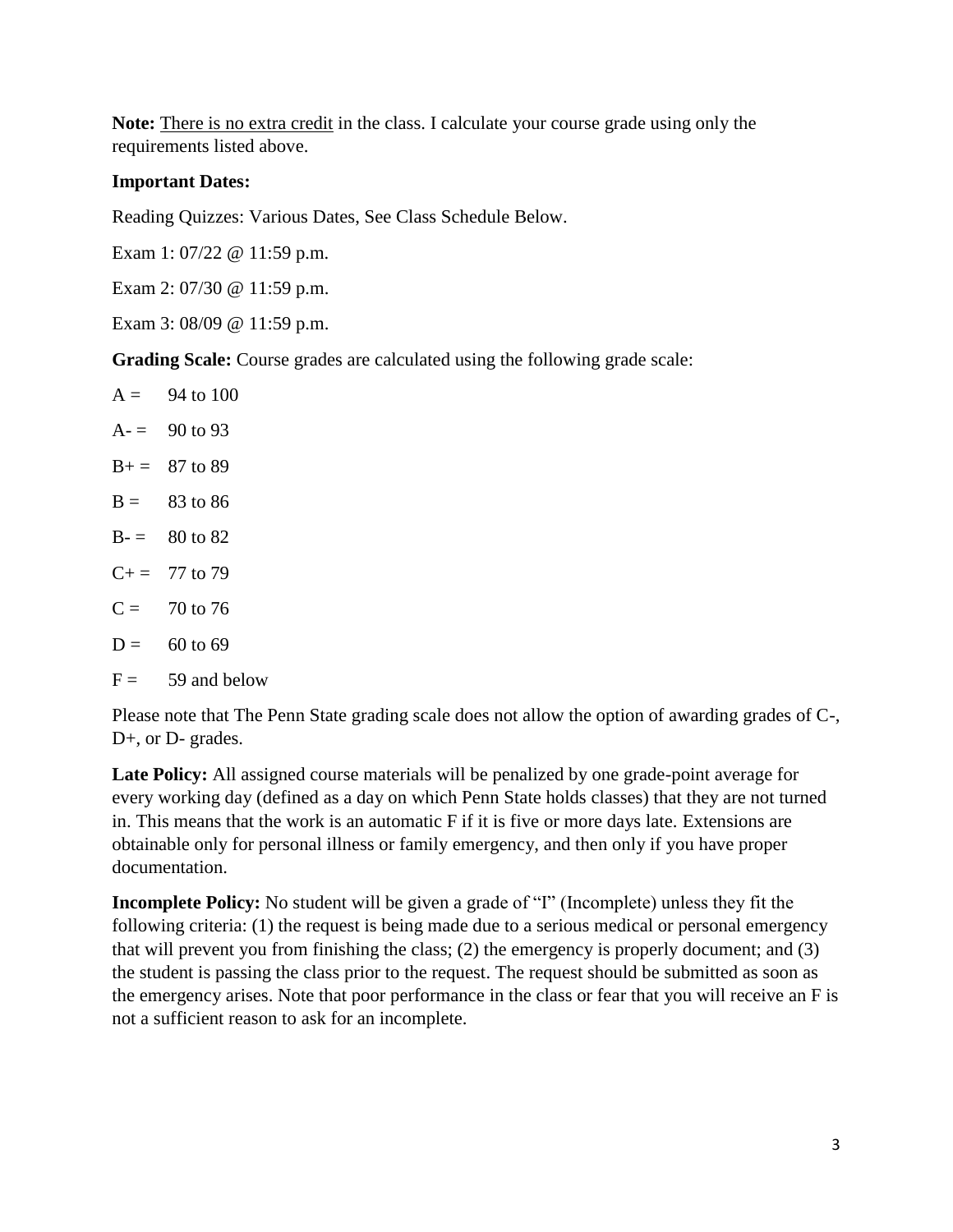#### **Statement on Academic Dishonesty**

Academic integrity is the pursuit of scholarly activity in an open, honest and responsible manner. Academic integrity is a basic guiding principle for all academic activity at The Pennsylvania State University, and all members of the University community are expected to act in accordance with this principle. Consistent with this expectation, the University's Code of Conduct states that all students should act with personal integrity, respect other students' dignity, rights and property, and help create and maintain an environment in which all can succeed through the fruits of their efforts.

Academic integrity includes a commitment by all members of the University community not to engage in or tolerate acts of falsification, misrepresentation or deception. Such acts of dishonesty violate the fundamental ethical principles of the University community and compromise the worth of work completed by others. A full description of College policies and procedures regarding academic dishonesty can be found at CLA Academic Integrity website [\(http://www.la.psu.edu/current-students/student-services/academic-integrity\)](http://www.la.psu.edu/current-students/student-services/academic-integrity).

### **Disability Accommodation Statement**

Penn State welcomes students with disabilities into the University's educational programs. Every Penn State campus has an office for students with disabilities. Student Disability Resources (SDR) website provides contact [information](http://equity.psu.edu/sdr/disability-coordinator) for every Penn State campus (http://equity.psu.edu/sdr/disability-coordinator). For further information, please visit [Student](http://equity.psu.edu/sdr/) Disability [Resources](http://equity.psu.edu/sdr/) website (http://equity.psu.edu/sdr/).

In order to receive consideration for reasonable accommodations, you must contact the appropriate disability services office at the campus where you are officially enrolled, participate in an intake interview, and provide documentation: See [documentation](http://equity.psu.edu/sdr/guidelines) guidelines (http://equity.psu.edu/sdr/guidelines). If the documentation supports your request for reasonable accommodations, your campus disability services office will provide you with an accommodation letter. Please share this letter with your instructors and discuss the accommodations with them as early as possible. You must follow this process for every semester that you request accommodations.

#### **Counseling Services**

Student counseling is through CAPS (Counseling and Psychological Services) in Student Affairs. You might also find the information Resources for Faculty/Staff, and Family useful. The CAPS program is located on the 5th floor of the Student Health Center. Students can call 814-863-0395 to set up a 10-15 minute non-crisis phone screening appointment to get started. There is also a 24/7 CRISIS Line: 877-229-6400. There is also the Crisis Text Line (24 hours/7 days/week): Text LIONS to 741741.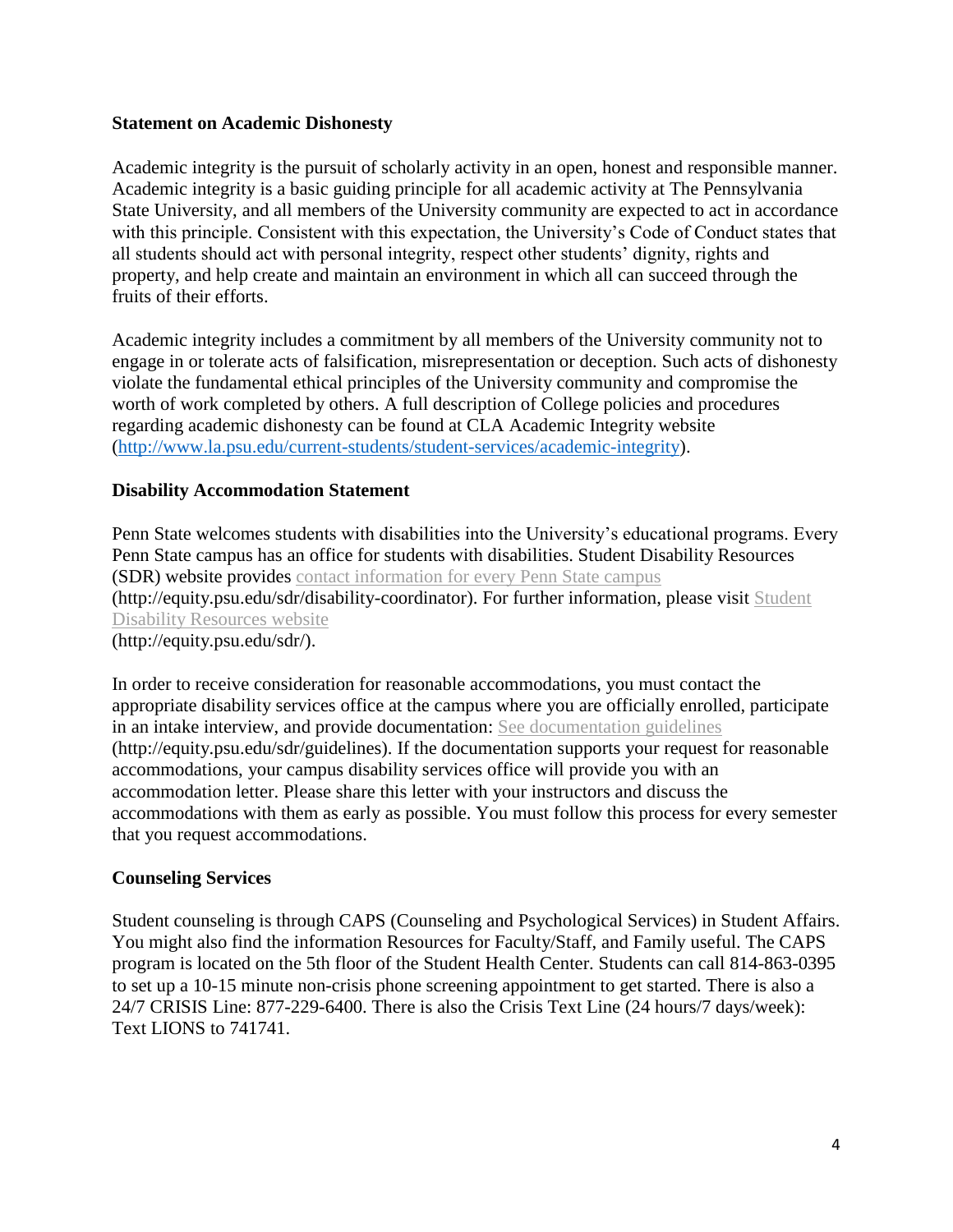### **Educational Equity and Report Bias Statements**

Consistent with University Policy AD29, students who believe they have experienced or observed a hate crime, an act of intolerance, discrimination, or harassment that occurs at Penn State are urged to report these incidents as outlined on the [University's](http://equity.psu.edu/reportbias) Report Bias webpage [\(http://equity.psu.edu/reportbias/\)](http://equity.psu.edu/reportbias/).

### **Class Schedule**

### **Unit 1: Introduction to Terrorism**

| <b>Week 1:</b> | What is Terrorism? Definitional and Conceptual Issues - Part I |                                     |
|----------------|----------------------------------------------------------------|-------------------------------------|
|                | 06/26                                                          | <b>Course Introduction</b>          |
|                | 06/27                                                          | <b>What is Terrorism?</b>           |
|                | Read:                                                          | Asal et al. (2012)                  |
|                | 06/28                                                          | <b>Biases in Defining Terrorism</b> |
|                | Read:                                                          | Boyle et al. $(2017)$               |
|                |                                                                | Nacos (2005)                        |

### **Week 2: What is Terrorism? Definitional and Conceptual Issues – Part II and The Strategies and Logic of Terrorism Part I**

| 07/01 | <b>Challenges in Defining Terrorism: The Credit Claiming Problem</b> |
|-------|----------------------------------------------------------------------|
|       | ***Reading Quiz #1 Due***                                            |
| Read: | Abrahms and Conrad (2017)                                            |
| 07/02 | Is Studying Terrorism Worth It?                                      |
| Read: | Mueller $(2005)$                                                     |
|       |                                                                      |

#### **Unit 2: The Strategies and Logic of Terrorism**

- **07/03 Overview**
- Read: Kydd and Walter (2006)
- **07/04 Holiday**
- Read: No Class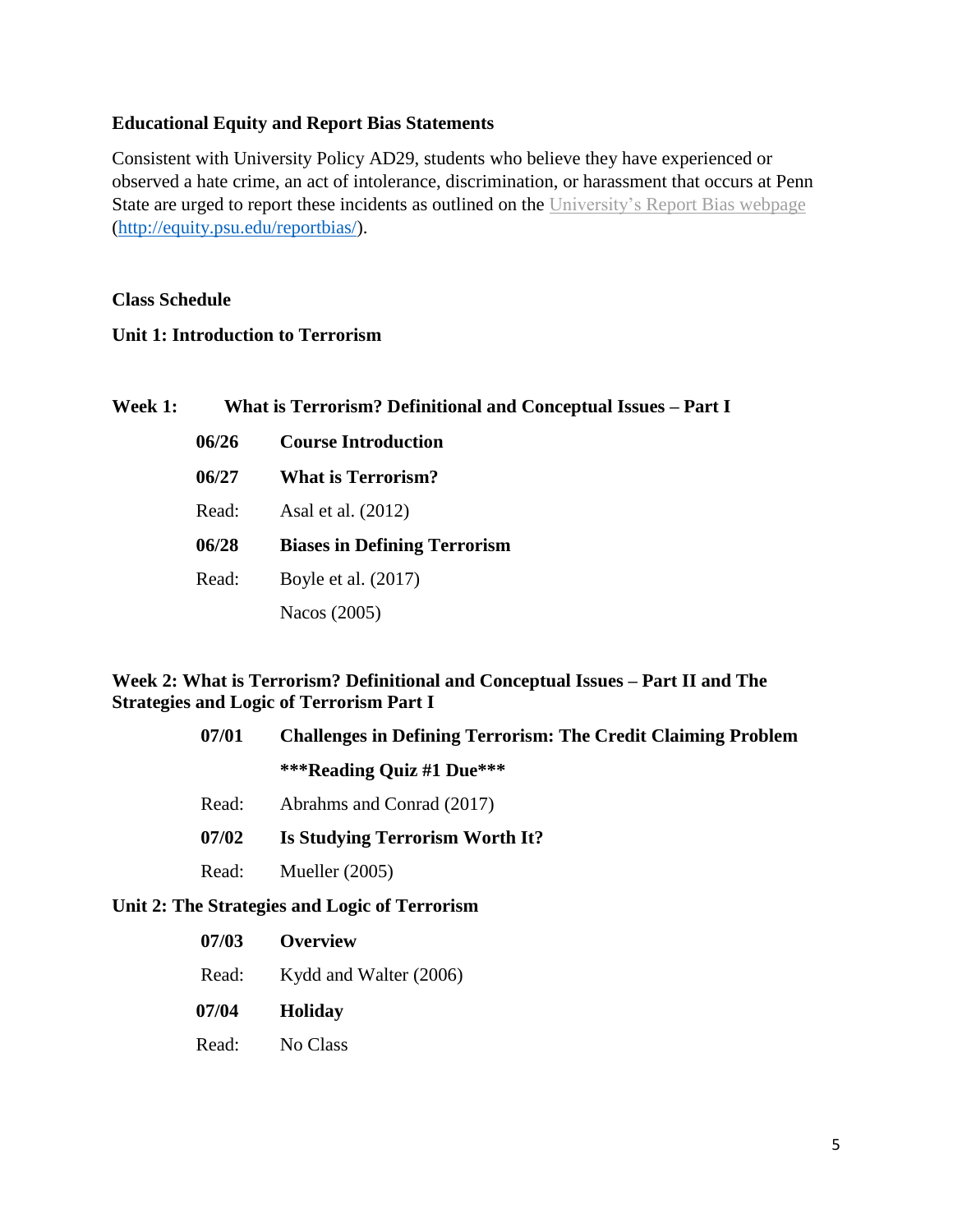| 07/05 | <b>Is Terrorism Rational?</b> |
|-------|-------------------------------|
| Read: | Chenoweth et al. (2009)       |

### **Week 3: The Strategies and Logic of Terrorism Part II and the Group-Level Analysis of Terrorism Part I**

| 07/08 | Is Terrorism the Weapon of the Weak?                                                 |  |
|-------|--------------------------------------------------------------------------------------|--|
|       | ***Reading Quiz #2 Due***                                                            |  |
| Read: | Fortna (2015)                                                                        |  |
| 07/09 | Different Types of Terrorism – Part I: Suicide Terrorism                             |  |
| Read: | Horowitz $(2015)$                                                                    |  |
| 07/10 | Different Types of Terrorism – Part II: Kidnapping, Hostage Taking,<br>and Hijacking |  |
| Read: | Lee $(2013)$                                                                         |  |
| 07/11 | <b>Choosing Who Fights: The Logic of Female Suicide Bombers</b>                      |  |
| Read: | $O'$ Rourke $(2009)$                                                                 |  |
|       | ***Reading Quiz #3 Due***                                                            |  |

# **Unit 3: Group-Level Analysis of Terrorism**

| 07/12 | <b>Terrorist Group Ideology</b> |
|-------|---------------------------------|
| Read: | Piazza $(2009)$                 |

## **Week 4: Group-Level Analysis of Terrorism Part II**

| 07/15 | <b>Organizational Characteristics of Terrorist Groups</b> |
|-------|-----------------------------------------------------------|
|       | ***Reading Quiz #4 Due***                                 |
| Read: | Asal and Rethemeyer (2008)                                |
| 07/16 | <b>The Survival of Terrorist Groups</b>                   |
| Read: | Jones and Libicki (2008)                                  |
| 07/17 | <b>The Reputation of Terrorist Groups</b>                 |
| Read: | Akcinaroglu and Tokdemir (2018)                           |
| 07/18 | The Use of Terrorism in Civil Wars                        |
| Read: | Stanton $(2013)$                                          |
|       |                                                           |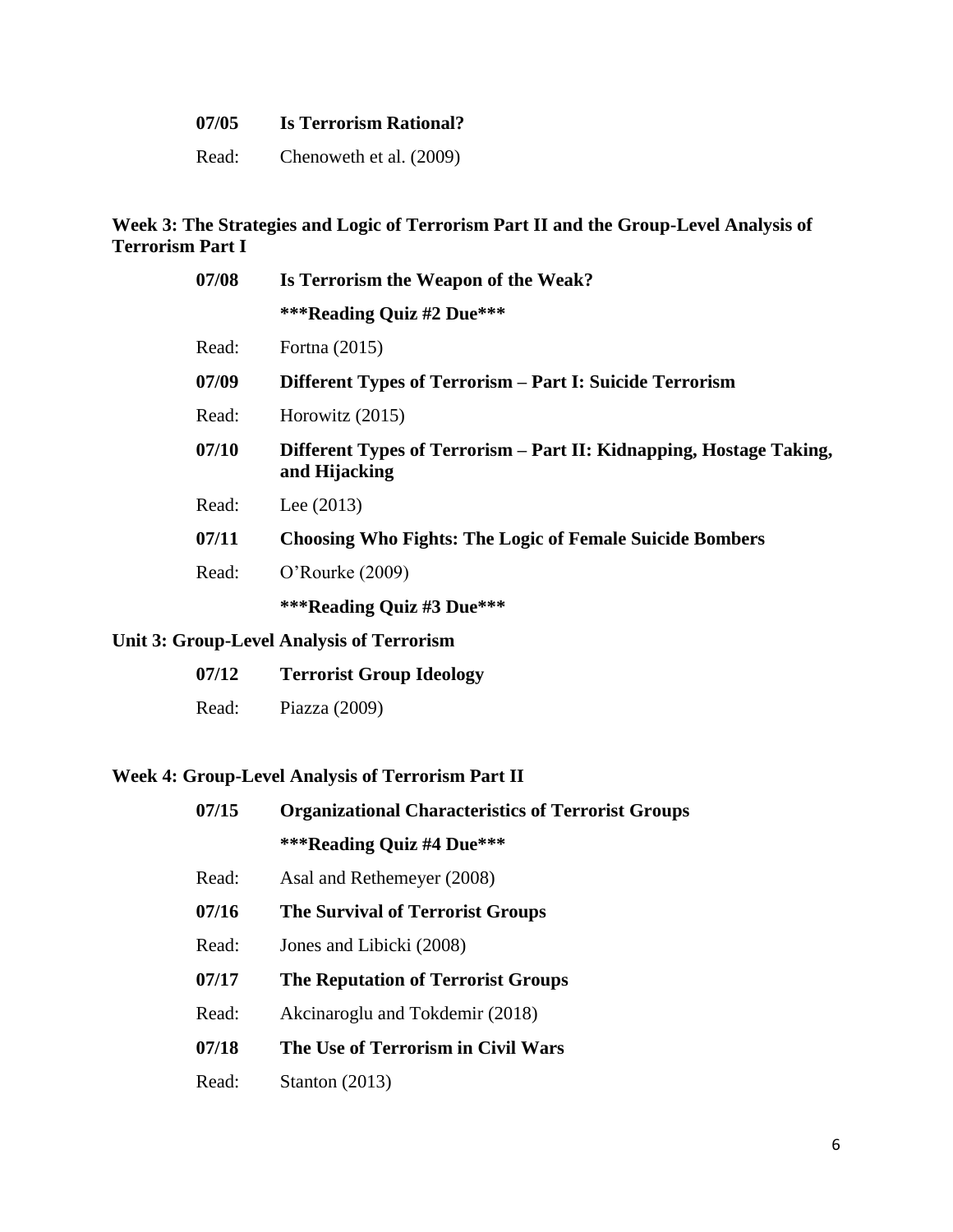| 07/19 | <b>Why Terrorist Groups Engage in Crime</b> |
|-------|---------------------------------------------|
| Read: | Piazza and Piazza (2017)                    |

## **Unit 4: Societal-Level Analysis of Terrorism**

| <b>Week 5:</b> | <b>Societal-Level Analysis of Terrorism</b>    |
|----------------|------------------------------------------------|
| 07/22          | <b>Poverty, Discrimination, and Terrorism</b>  |
| Read:          | Kavanagh (2011)                                |
| 07/23          | <b>Democracy and Terrorism</b>                 |
| Read:          | Chenoweth (2013)                               |
| 07/24          | <b>Gender Equality and Terrorism</b>           |
| Read:          | Huber (2019)                                   |
| 07/25          | <b>State Failure and Terrorism</b>             |
| Read:          | Coggins $(2015)$                               |
| 07/26          | <b>Domestic Terrorism in the United States</b> |
|                | ***Reading Quiz #5 Due***                      |
| Read:          | Piazza $(2017)$                                |

# **Unit 5: Individual-Level Analysis of Terrorism**

# **Week 6: Individual-Level Analysis of Terrorism and the Consequences of Terrorism**

| 07/29 | Assessing the Profile of a Terrorist            |
|-------|-------------------------------------------------|
| Read: | Loken and Zelenz (2018)                         |
| 07/30 | <b>Who is Targeted by Terrorist Recruiters?</b> |
| Read: | Merari et al. (2009)                            |

## **Unit 6: Consequences of Terrorism**

| 07/31 | Does Terrorism Work? Yes.               |
|-------|-----------------------------------------|
| Read: | Thomas $(2014)$                         |
| 08/01 | Does Terrorism Work? No.                |
| Read: | Abrahms (2008)                          |
| 08/02 | The Political Consequences of Terrorism |
| Read: | Berrebi and Klor (2008)                 |